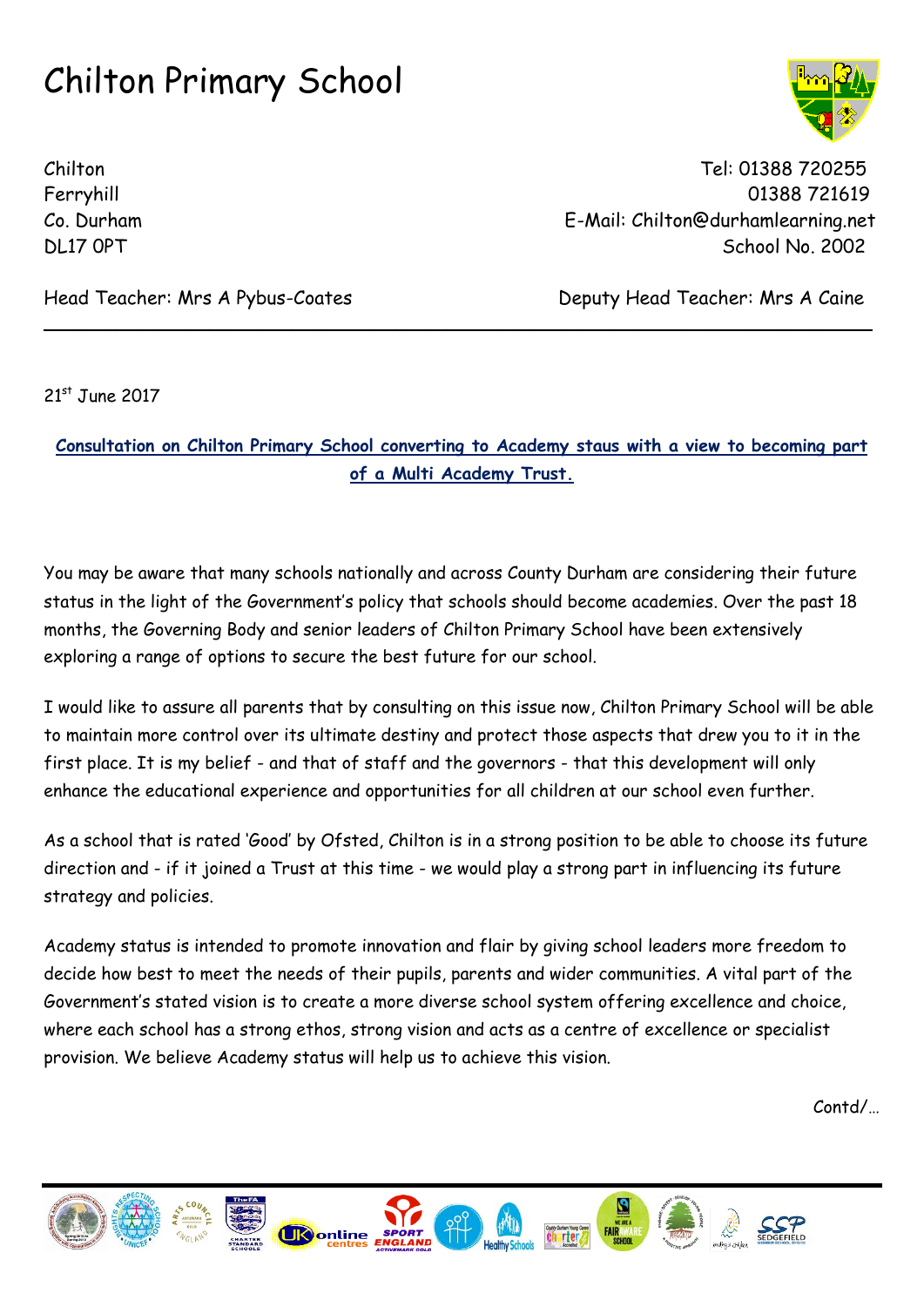## Chilton Primary School

Chilton Tel: 01388 720255 Ferryhill 01388 721619 Co. Durham E-Mail: Chilton@durhamlearning.net DL17 OPT School No. 2002

Head Teacher: Mrs A Pybus-Coates Deputy Head Teacher: Mrs A Caine

We are committed to ensuring that in making this change, the ethos, values and individuality of Chilton Primary School will be retained. Some important matters would not change if we were to become an Academy:-

**\_\_\_\_\_\_\_\_\_\_\_\_\_\_\_\_\_\_\_\_\_\_\_\_\_\_\_\_\_\_\_\_\_\_\_\_\_\_\_\_\_\_\_\_\_\_\_\_\_\_\_\_\_\_\_\_\_\_\_\_\_\_\_\_\_\_\_\_\_\_\_\_\_\_\_\_\_\_\_\_\_\_\_\_\_\_\_\_\_\_**

- We will retain our current ethos and values represented by Chilton Primary's motto 'Learn to live– live to Learn'.
- We will continue to be named Chilton Primary School and our uniform and logos will not change.
- Our Creative Curriculum, extra-curricular programme, school day, pastoral support and guidance and general organisation of the school will not be affected.
- The teaching and the resources currently provided to Chilton Primary School will all continue.

The academisation process is a significant journey – and as part of that process we are now in a position to consult in a more formal way with parents and carers, as well as the school and wider community. The views of all our stakeholders are important to us.

Information and a consultation form will be added to our website from the wb  $26<sup>th</sup>$  June; we intend to host an information event at the school on Tuesday 11<sup>th</sup> July between 3pm and 5 pm to answer any questions. Hard copies of the consultation form will also be made available at the End-of-Year Parents' Evening on Monday 10<sup>th</sup> July. Alternatively, views can also be shared with the school either via a letter addressed to myself, or by email to [chilton@durhamlearning.net.](mailto:chilton@durhamlearning.net)

The consultation period will end on 21<sup>st</sup> July when governors will evaluate feedback.

Please be reassured that Chilton Primary School is - and will continue to be - a high performing school that encourages and celebrates a love of learning, working at the heart of our local community. We are focused on providing the very best educational experience for our children and their families - and believe that this next step will provide an even stronger foundation for our future.

Yours sincerely,

Mrs A Pybus-Coates Headteacher